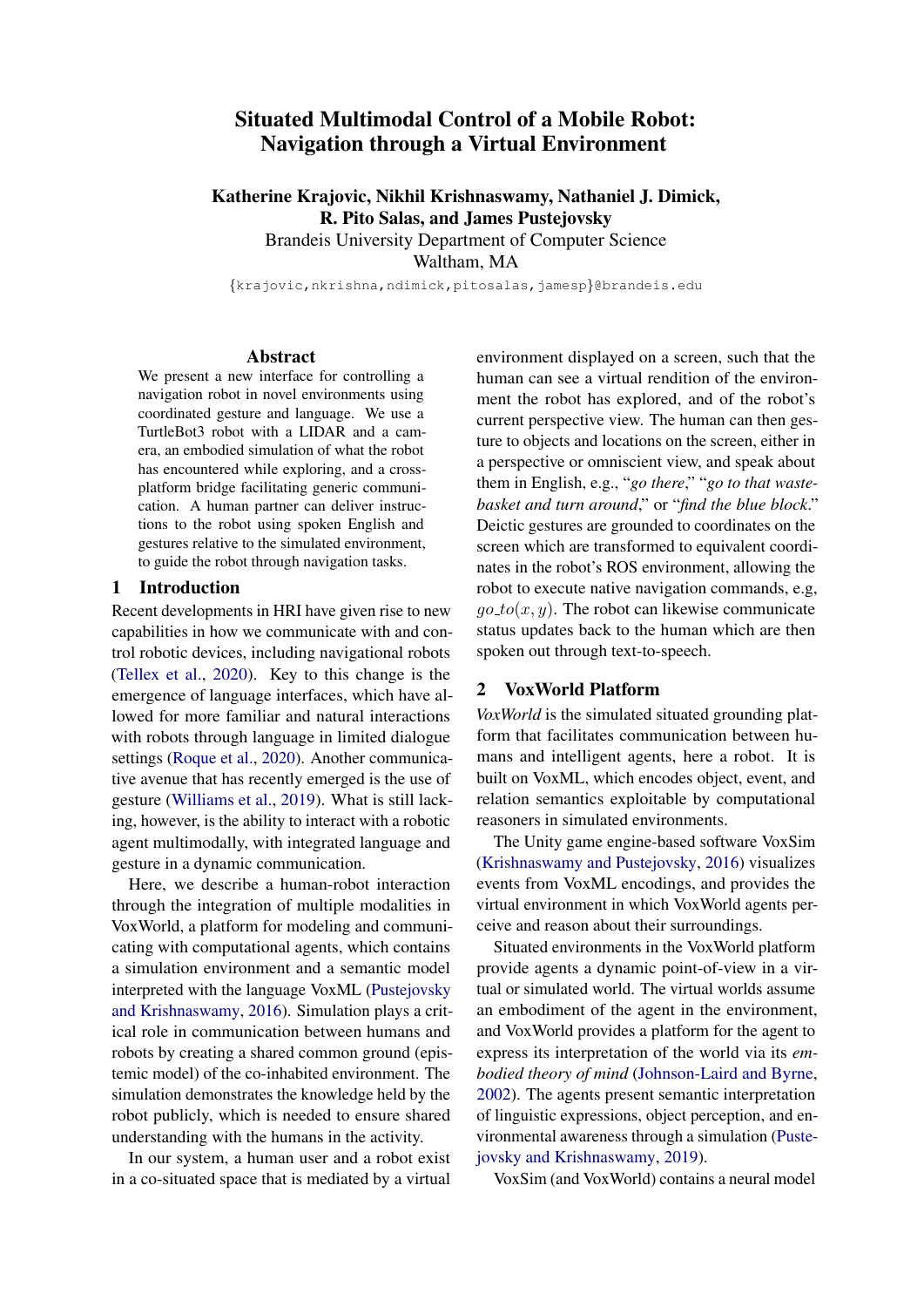of underspecified motion verb parameters [\(Krish](#page-4-7)[naswamy,](#page-4-7) [2017\)](#page-4-7) that assigns them appropriate values to operationalize predicates in terms of primitives like "translate" and "rotate," the same primitives executable by a real robotic agent  $(\S 3.1)$  $(\S 3.1)$ .

# 3 Robotic Agent

The robotic agent we have developed, dubbed "Kirby," uses a Turtlebot3 from Robotis, with differential drive, non-holonomic steering, further equipped with a LIDAR (laser-based distance sensor) and a color camera. The robot has two compute boards: an Arduino-based OpenCR controlling the motors, and a Raspberry Pi running Linux and ROS. ROS, the Robot Operating System, is a distributed operating system widely used in research and industry. The robot operates on a flat floor with walls forming corridors, corners, openings, etc. with Aruco fiducials denoting known physical objects.



Our lab was suddenly closed due to the COVID-19 pandemic, restricting access to physical robots, which led us to a fully simulated scenario, using the the Gazebo simulation platform, a well established and powerful 3D simulation environment. Gazebo

Figure 1: TurtleBot3.

provides both the simulation of the physical surroundings of floor plane, walls, corridors, 3D space, and simple physics (mass, weight, friction, gravity), as well as the simulation of the TurtleBot3 Robot itself, including physical characteristics (e.g., shape, mass) and dynamic simulation of its motors, wheels, sensors and computation. The simulated robot will respond to precisely the same commands as the physical robot. There is a degree of randomness in the physical world (e.g. a bump in the carpet or change in lighting) which is not fully simulated.

## <span id="page-1-0"></span>3.1 Specifications, Abilities, Parameters

Kirby supports several basic movement commands, including: *go forward*, *go to*, *turn left*, *turn right*, and *patrol*. A "go forward" command takes an optional parameter  $x$  (default 1m) and moves Kirby  $x$ meters ahead of its current location. "Go to" takes x and y and moves Kirby to the specified  $(x, y)$  coordinate on its map. To execute both of these, Kirby will navigate around any obstacles that it encounters. A "turn left" or "turn right" command takes an optional parameter  $d$  (default 90 $^{\circ}$ ), and turns Kirby d ◦ counter-clockwise or clockwise respectively.

"Patrol" takes optional parameters  $s, r, i$ . Kirby explores its environment in concentric s-sided poly-

gons with vertices  $r$  meters from the origin, and vertices of each subsequent polygon  $i$  meters greater than the previous; defaults are 16 sides, initial radius of 1.5m and increment of 1.0m.

Kirby can take in multiple commands and will execute them in order. It also supports flow of control commands *stop*, *continue*, *cancel*/*cancel all*, and *go back*. "Stop" pauses the movement Kirby is in the process of executing, while "continue" unpauses it. "Cancel" deletes the current movement from its execution queue, and "cancel all" deletes all movements in the queue. "Go back" deletes all queued movements and also sends Kirby back to the location it was in before the current movement.

#### 3.2 Environment

The environment Kirby operates in consists of three major elements: Robots (either physical or simulated), the *Robotic Services Bridge* (RSB) and the Unity-based VoxSim environment described above. These descriptions of the environment apply to both the physical robot and the simulated robot.

#### 3.2.1 Fiducials

Fiducial markers denote specific points and directions in space. Typically in robotics they are square black and white signs, approximately  $10 \times 10$ cm, akin to QR Codes.



With a camera and appropriate software, the robot can detect fiducials, and specifically their distance and

Figure 2: Two fiducials.

orientation relative to the camera (using the known size of the fiducial and perspective distortion.) The fiducial can also encode a numeric identifier. When the robot's camera first sees a fiducial, its location, orientation and identifier are reported through RSB.

#### 3.2.2 Robotic Services Bridge

RSB is designed to enable control and supervision of robots to other systems in a flexible, platformindependent way. RSB maintains a distributed and shared key-value store accessible by any client such as Kirby. All communication, commands and monitoring of the robotic side is done by reading and writing keys (see Table [1\)](#page-2-0) in this shared store (implemented as a Redis cache. cf. [\(Tzafestas and](#page-4-8) [Tzafestas,](#page-4-8) [1991\)](#page-4-8)).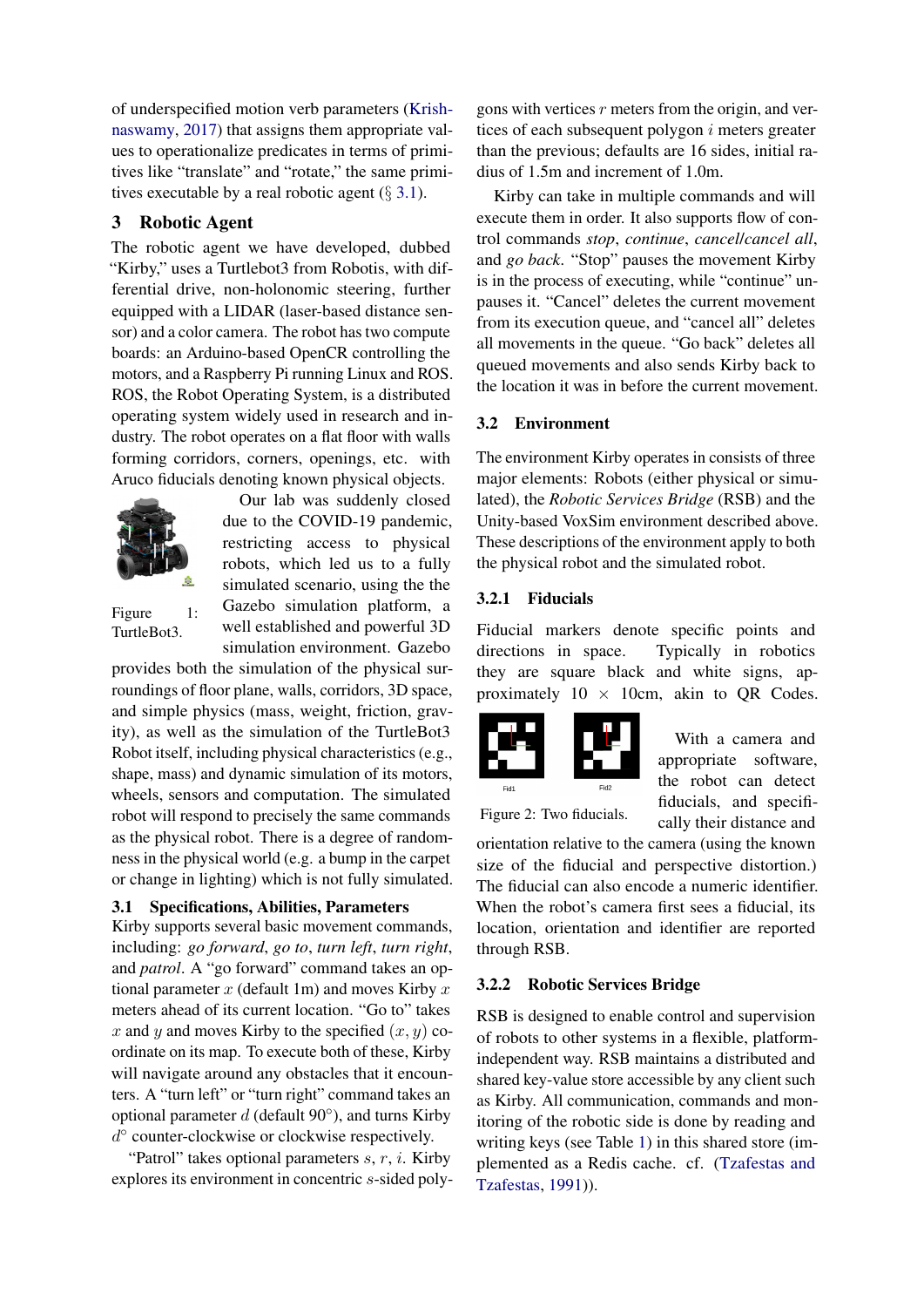<span id="page-2-0"></span>

| Key              | <b>Function</b>                               |
|------------------|-----------------------------------------------|
| MAP              | Obstacles (walls) the robot has encoun-       |
|                  | tered, represented as line segments com-      |
|                  | puted from LIDAR data using a line seg-       |
|                  | ment merging method (Tavares and Padilha,     |
|                  | 1995).                                        |
| Ором             | Current location, direction, forward and ro-  |
|                  | tational velocity of the robot.               |
| <b>KIRBY</b>     | Commands from VoxWorld to Kirby (see          |
|                  | $\S$ 3.3).                                    |
| <b>FIDUCIALS</b> | List of detected fiducials, including identi- |
|                  | fier and 3D location/orientation.             |
| KIRBY_           | Stream of status information for              |
| <b>FEEDBACK</b>  | communicating to the user and<br>trou-        |
|                  | bleshooting.                                  |
| BRIDGE_          | Commands to reset the RSB.                    |
| <b>RESET</b>     |                                               |

Table 1: Keys of the Robotic Services Bridge.

#### <span id="page-2-1"></span>3.3 Communication and Control

As Kirby navigates its environment, line segments generated from the LIDAR data as well as position and speed updates are posted to the MAP and ODOM channels of the RSB. Fiducials encountered are posted to the FIDUCIALS channel. Kirby's VoxWorld environment listens for updates on these channels and builds a simulated visualization of what Kirby encounters for its human partner to see and interpret (Fig. [3\)](#page-2-2). The virtual environment presents the interpreted realspace data from Kirby's perspective and from an omniscient bird'seye view. Kirby's perspective updates as Kirby moves through the environment, and the human can navigate the bird's-eye view using mouse and keyboard, but also real-time recognized gesture, e.g, *push left*/*right* to switch camera views, or *servo left*/*right*/*back* to rotate the camera (see § [3.3.2](#page-2-3) for the default gesture list).

At startup, Kirby will provide a map of the world from its initial perspective  $(\S 3.3.1)$  $(\S 3.3.1)$ . The user can give spoken commands and gesture to regions or fiducials, which are currently used as proxies for objects of interest, in the VoxWorld rendering. Interpretations of these instructions are then communicated back to Kirby through the RSB's KIRBY channel (§ [3.3.2\)](#page-2-3).

As Kirby executes instructions and uncovers larger portions of the world, the map, as well as the position and orientation of Kirby's "avatar" in VoxWorld will update over time. Kirby provides feedback codes (published on the RSB's KIRBY FEEDBACK channel) to indicate status, success, failure, or the need for user input, which are transformed into messages displayed on screen in VoxWorld and spoken aloud using text-to-speech.

<span id="page-2-2"></span>

Figure 3: Visualized LIDAR data (L) and Kirby's Vox-World interpretation (R). The main view shows an omniscient view and the inset shows Kirby's perspective.

#### <span id="page-2-4"></span>3.3.1 Map Interpretation

2D line segment endpoints  $(a_1,b_1,a_2,b_2)$  transform from ROS space to Unity as  $\|(-b_2, a_2) (-b_1, a_1)$ ||-meter-long cuboids at XZ-coordinates  $\left(\frac{(-b_1.x,a_1.x)+(b_2.x,a_2.x)}{2}\right)$  $\frac{+(-b_2.x,a_2.x)}{2}, \frac{(-b_1.z,a_1.z)+(b_2.z,a_2.z)}{2}$  $\frac{+(-b_2,z,a_2,z)}{2}),$ rotated  $-sin^{-1}([(-b_2, a_2) - (-b_1, a_1)].z) \times$  $sgn((-b_2, a_2) - (-b_1, a_1)|.x)$  radians around the Y-axis.

Being extracted from LIDAR data, these imprecise line segments may change, merge, or vanish as Kirby navigates through the world. This constant variation presents difficulties for the human partner, as a certain consistency is required for an interpretable world. To combat this, and present an interpretable simulated view to the human partner, we annotate raw LIDAR-derived line segments relative to the ground truth, with an action space of aligning and closing gaps between pairs of line segments (Fig. [4\)](#page-2-5). We then train a 4-layer deep neural network on this data to determine additional transformations to be made in Unity space.

This presents a more consistent and cohesive interpretation of the world to the human partner, that becomes more accurate as Kirby approaches obstacles.

## <span id="page-2-3"></span>3.3.2 Speech and Gesture

Through VoxSim and the RSB, Kirby consumes in-

structions from the human partner in spoken English. These commands can be those enumerated in § [3.1,](#page-1-0) or instructions like "go to the first fiducial on the right," that are parsed and executed through the VoxSim-based event manager. Kirby can also "see" the human through custom gesture recognition running on deep convolutional neural networks trained over Microsoft Kinect<sup>TM</sup> data [\(McNeely-White](#page-4-10)

<span id="page-2-5"></span>

Figure 4: Sample ground truth (white) and annotated LIDARderived line segments (color).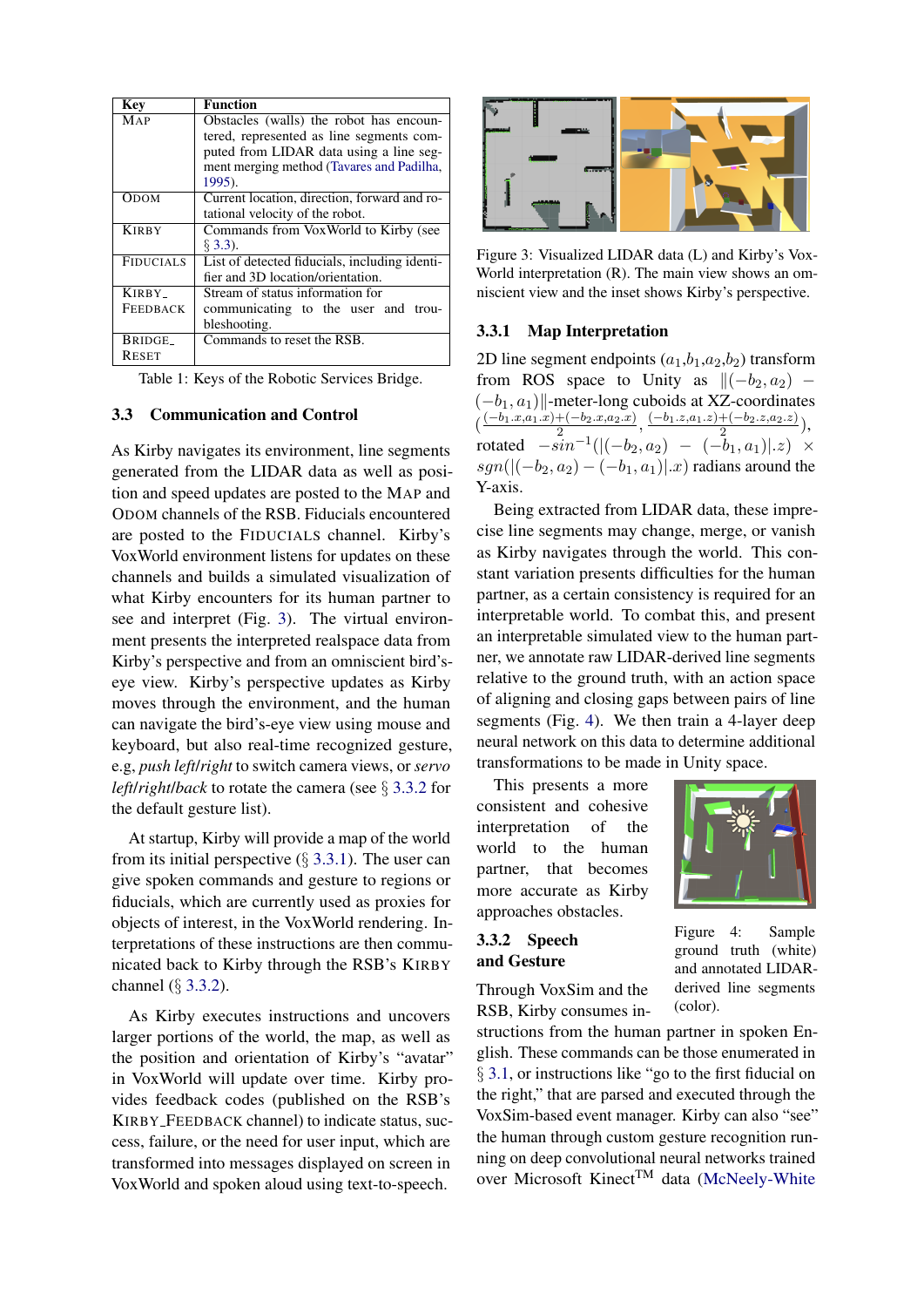[et al.,](#page-4-10) [2019\)](#page-4-10). By default there is a fixed gesture set that the system responds to (cf. [Li](#page-4-11) [\(2012\)](#page-4-11)), including pointing, *thumbs up*/*down*, a "*claw*," *push left*/*right*, *beckon*, and "*servo*" (an iterated push or "nudge") *left*/*right*. The system can use random forests to learn new gestures "live" (cf. [Matuszek](#page-4-12) [et al.](#page-4-12) [\(2014\)](#page-4-12)), which can be linked with linguistic instructions, e.g., an *L* shape for"go forward 1m, turn right, then go forward 2m."

The user can point to locations or objects in the VoxWorld environment and ground their instructions to those entities, e.g., "go there," "go to that one," "turn this way," "a little further," etc. This diversity of commands reflects how different modalities ground different types of information (e.g., descriptive language for "first block on the right" vs. deictic gesture and/or demonstratives for locations—"there"). User input is interpreted into sequences of basic commands  $(\S 3.1)$  $(\S 3.1)$  that are pushed onto Kirby's eponymous command queue. If a linguistic instruction fails due to either poor speech recognition or parsing failure, Kirby will either not respond or reply with a message "I didn't understand" or similar. The human can additionally use gesture to communicate if language fails.

Instructions from Kirby's human partner must be situated in the world that Kirby inhabits, including distinct object resolution and specific coordinate localization. Coordinates are transformed from Unity space to ROS space  $((-b_1, a_1), (-b_2, a_2) \rightarrow$  $(a_1, b_1), (a_2, b_2)$  so the robot can execute commands using native functionality.

While executing, Kirby publishes feedback to the user. It sends an update when beginning or completing a movement, or if it determines that a goal is unachievable (e.g., "looking for path to  $(x,$ y)," "successfully navigated to  $(x, y)$ ," "unable to complete goal"). It also publishes messages if goals are canceled, paused, or resumed (e.g., "paused current goal," "canceled [all] goal(s)," "restarting current goal," "waiting for commands").

If, in attempting to complete a movement, Kirby begins navigation but then determines it cannot reach the goal location, it requests input as to whether it should go back to its original location or continue executing from the new location ("moved from expected path and failed to reach goal," "user input is required: keep going OR go back").

## <span id="page-3-0"></span>4 Scenario and Evaluation

A typical scenario begins with Kirby entering a new space. The human gives navigation commands

such as "go forward" or "patrol" and as the robot discovers more of the environment, it sends information back to VoxWorld to construct the simulated representation, including fiducials representing notable objects. In Fig. [3,](#page-2-2) Kirby detects 5 fiducials (visualized as boxes)—3 on the right and 2 on the left. The human determines a target for Kirby and communicates it in English, e.g., "go to the first one on the right." "First one on the right" is situated in VoxWorld and resolved to specific coordinates which are then communicated to Kirby with a *go to* instruction. Kirby, while navigating to the target, encounters an obstacle and has to go around it, perhaps finding along the way that there is no path to the desired location. This is communicated back to the human: "user input is required: keep going OR go back." The human, being able to see the simulation both in the bird's-eye view and from Kirby's perspective, can point to an achievable location near the target object (the purple circle in the inset of Fig. [3\)](#page-2-2), and tell Kirby "go *there*." The updated coordinates are then sent to the robot.

As this system is very new, evaluation is still being planned. We plan to give participants a target object to find that they then have to direct Kirby towards, with no prior language coaching and a verbal description of the gestures and evaluate time to completion and usage of various modal techniques.

#### 5 Conclusion and Discussion

If a robot can receive information from a human collaborator in a linguistic or gestural modality and interpret that relative to its current physical circumstances, it can create an epistemic representation of the information provided by the human. In the absence of any modality of expressing that representation independently, the human cannot verify or query what the robot agent is actually perceiving or how that perception is being interpreted. A simulation environment, such as VoxWorld presented here, provides a venue for the human and robot to share an epistemic space, and any communicative modality that can be expressed within that space (e.g., linguistic, visual, gestural) enriches the number of ways that a human and a robot can communicate on object and situation-based tasks.

Scenarios such as  $\S$  [4](#page-3-0) serve as proxies for situations where robots assist humans in environments where humans cannot go safely, e.g., a burning building or constricted space, but must rely on the interpretive capacity and background knowledge of humans to complete their task.